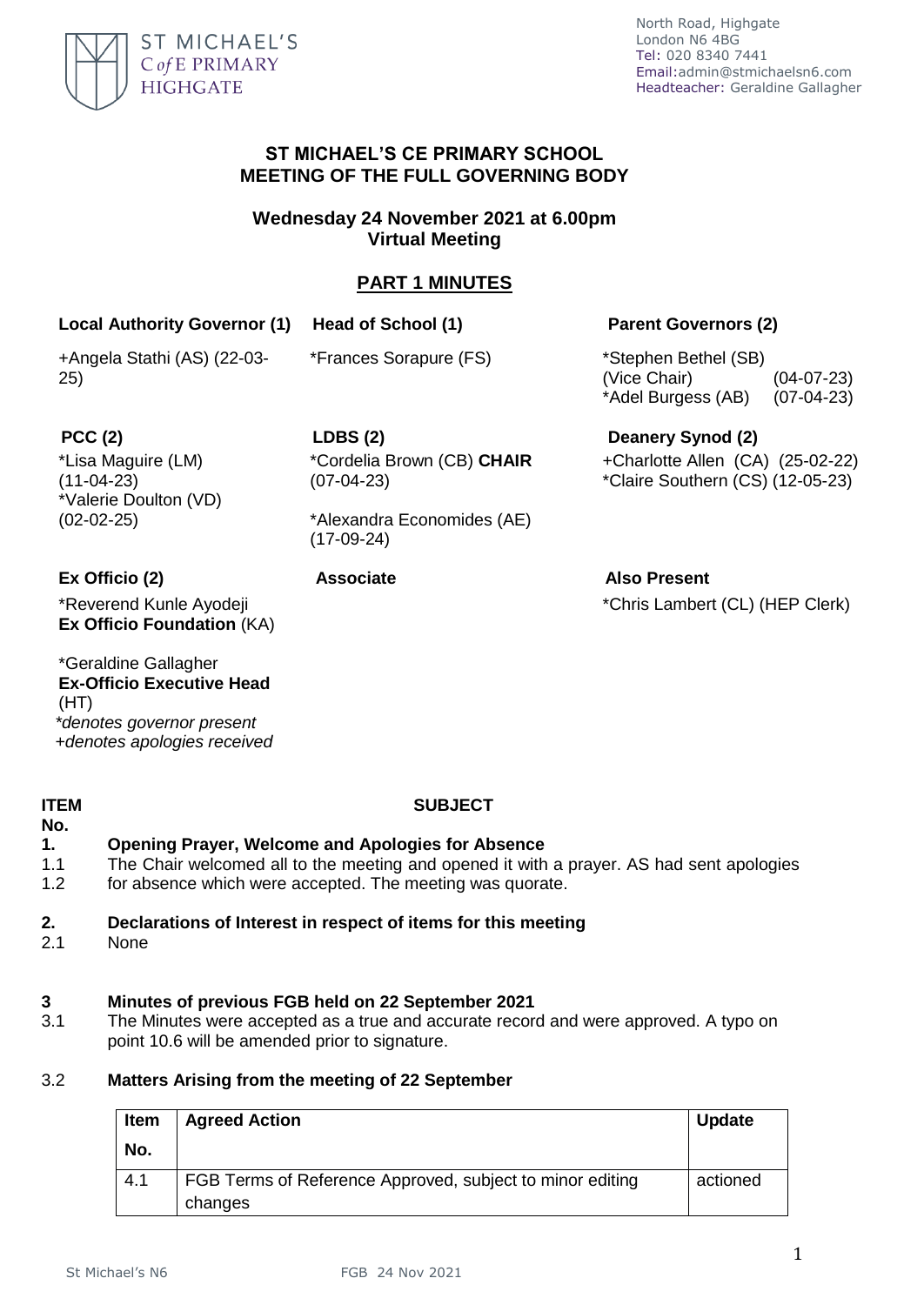

| 5.3  | The clerk was asked to confirm the governor's declarations on<br>Governorhub                               | actioned         |
|------|------------------------------------------------------------------------------------------------------------|------------------|
| 7.2  | The Pay Committee would meet, on Zoom, before 31 October to<br>receive the HT's report and recommendations | on the<br>Agenda |
| 9.1  | Performance Management Policy - Approved                                                                   | noted            |
| 9.2  | subject to the required edits the Pay Policy was Approved.                                                 | noted            |
| 10.9 | Governors approved the purchase of 30 Chromebooks                                                          | actioned         |
| 11.1 | Strategic Improvement Plan on the November FGB Agenda                                                      | on the<br>Agenda |

#### 4. **Strategy Update**

4.1 CS gave a verbal report on the Strategy Update paper which had been circulated in advance. The paper set out the four areas of focus, each delegated to a small team with a clear purpose and defined deliverables. The teams were each tasked to present a costed proposal to FGB which subject to approval will be circulated to engage parents and the community to help bring the selected project to fruition. The teams are:

(a) Annual Project Team – membership: CB, FS, AB, VD

To scope, recommend and oversee the delivery of an "annual project", funded primarily by parental donations, such as an outdoor theatre, refurbishment of the science room or provision of a music room. The primary project focus in the year would be in developing an outdoor theatre/outdoor learning space, and making the allotments more accessible

(b) Infrastructure team – membership: GG, AB,CS,AE with the aim of bringing a surveyor/architect/engineer onto the team

To scope and recommend a set of infrastructure projects funded primarily from existing funds and the Highgate Lane monies. Projects for further exploration include site works to further improve our safeguarding, increasing access to and use of the outdoor space for the early years, a music space that could also generate external income, expansion of the nursery provision and classroom refurbishments

(c ) Communication and fundraising team – membership: SB, CS, CA, NP CB To review and update the communications with parents about projects and fundraising to reflect the Governors' recent decisions around annual projects/infrastructure – working alongside the other teams. To review existing information issued to parents eg on joining, on-line information, governor fund booklet.

(d) Information technology – membership SB, CA, GG plus nominated staff To produce a clear high-level strategy for the use of IT in a teaching context – focusing on developing pupil's IT skills and ensuring that technology is leveraged properly to enhance whole school teaching; that all in school can benefit from the use of technology

- 4.2 It was noted that the aim was to engage experienced and informed parents to support the work of the Teams and, as appropriate, invite them onto the GB as Associate Governors. The key skills most sought were a surveyor or architect, a fundraising expert and an IT expert to support a digital transformation project.
- 4.3 Governors were enthusiastic and supportive about the scope and range of the teams' focus and were pleased that progress reports would be issued at the next FGB. They thanked CS for her management of a most successful Strategy Day. **Action: Progress reports from each of the Strategy teams at the next FGB**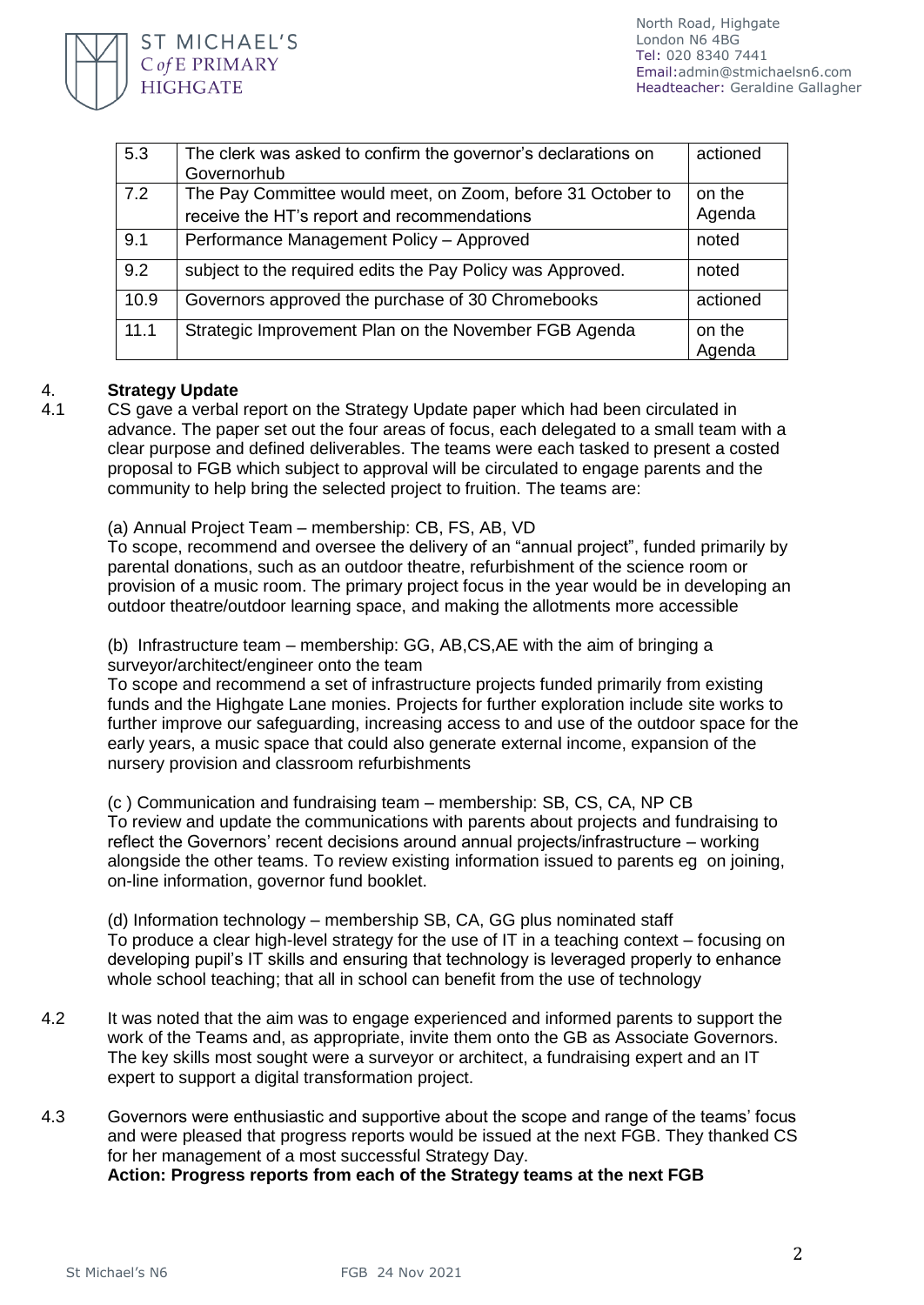

#### **5. Committee Reports**

5.1 Finance and Premises: (met on 9 November) AB reported:

Forecast deficit at 31 March 2022 - £29,000;lower income received and higher costs had impacted the budget to date as reflected in the revised forecast outurn. An improvement in pupil numbers at both the pre and after school clubs was encouraging, generating income, and staff absence and supply cover costs were being closely managed. Premises costs were under control although some increases were to be expected. Reserves would support the deficit and the carry forward reserves to 2022/23 would be £109,000.

The contract to let the site for a Saturday market was nearly finalised and the market was due to commence in Spring 2022.

A successful programme of summer works has left the site in excellent shape and the new running track is almost complete. Governors asked to see a photo of the new track. CS had worked tirelessly in enabling the registration of the Governor Fund Charity which was now almost complete. Once the Charity was registered any donations would be eligible for Gift Aid enhancements.

## **Action: GG to circulate a photo of the new running track to governors**

5.2 Children's Committee (met on 19 October)

## SB reported:

The Committee received a detailed presentation from teacher Laurence Davenport on the PSHE and RSE curriculums. His detailed and clear presentation work was commended; and it was noted that LD will be setting up a parent workshop on the PSHE /RSE curriculums and the Safeguarding policy.

Governors were impressed by the CPOMS on-line system which was used to record and track pupil incidents, accidents and behaviour so providing the school with a clear evidence trail to signpost and support appropriate interventions and support. This was part of the school's culture in managing behavioural risks.

The Ofsted review process had been discussed.

5.3 The use of the School Evaluation Form (SEF) and Learning Improvement Plan (LIP) were discussed in detail and both documents approved. It was noted that data indicated that that the impact of Covid among pupils had affected both their writing skills and maths. GG and FS had given a frank assessment of the scale of the presented issues and described the plans in place to scaffold pupil learning across the school; the use of additional support from TA's HLTA's was noted and approved.

5.4 The Outbreak Management Plan had been circulated and Governors commended the staff for the breadth and depth of the Plan, which addressed all possible scenarios. It was noted that the school's focus on communication with parents and the community had been particularly welcomed and appreciated.

### **Pupil Premium Report and PE Strategy**

- **6.** Governors had previously received the Pupil Premium Strategy Report. It was noted that in
- 6.1 2020/21 the PP allocation of £32,235 had supported 25 pupils (11 boys / 14 girls) with 23 eligible for free school meals, 1 LAC and 1 service child. The report detailed the objectives of the PP strategy and gave a summary of expenditure, impact on progress and comments. The key priorities for 2022/23 were to develop reading skills through regular targeted support, to provide specific support according to the child/ family needs, to increase attendance at out of school clubs and to increase funding available for financial assistance. It was noted that funding of £33,290 was restricted by the low number of eligible pupils but one of the aims was to increase grant support funding. Governors supported the priorities for 2022/23 and approved the strategy

# **Action: The Pupil Premium Strategy 2022/23 was Approved.**

PE Strategy: GG reported that the £19,370 funding received had been allocated to support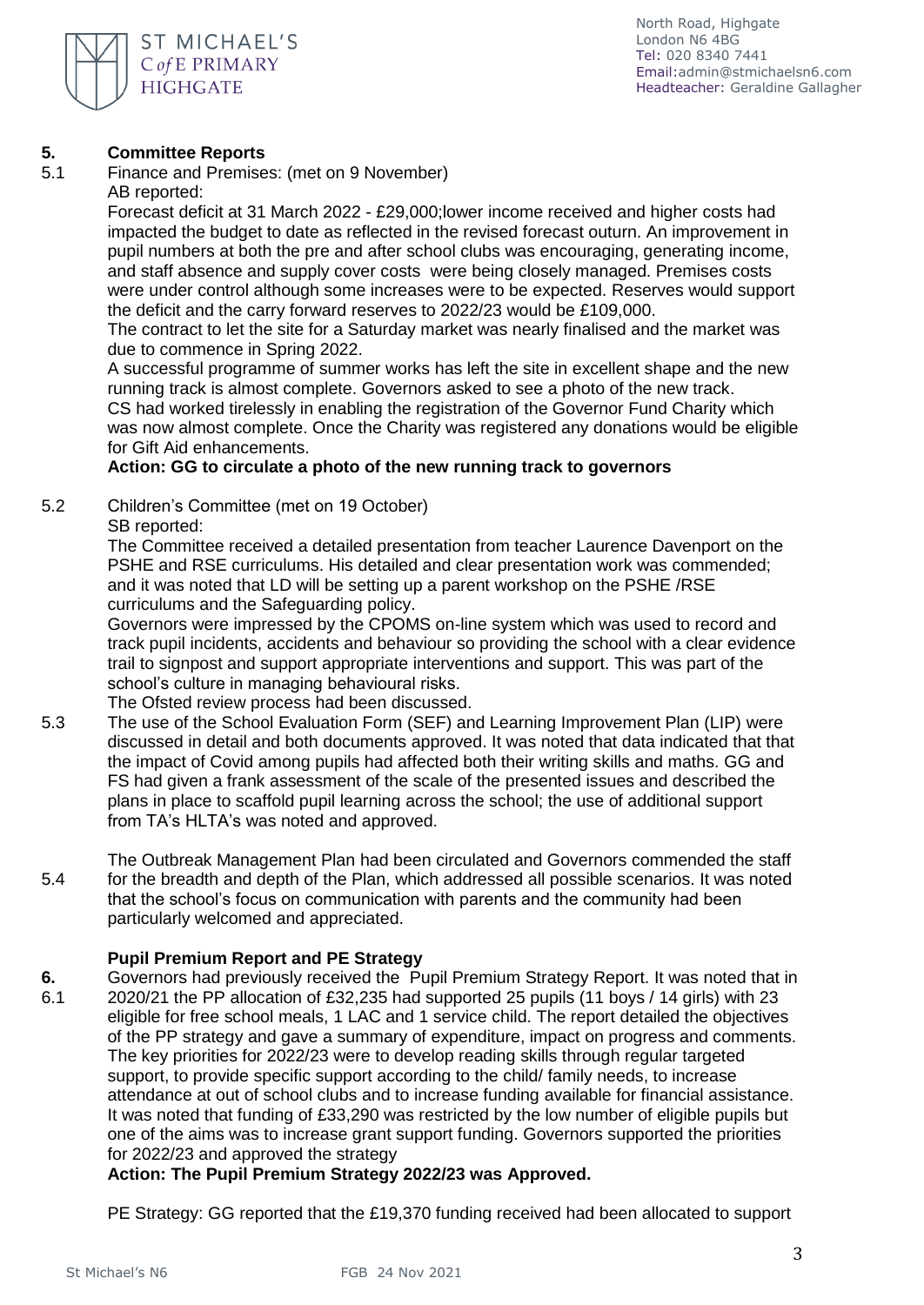

6.2 teacher CPD and the purchase of resources plus 50% of the cost of the running track and costs of transport required to enable pupils to participate in a range of inter school, competitive sports**.** 

### **Action: The final PE strategy report will be reviewed at the next meeting of the Children's Committee**

# **Learning Improvement Plan (LIP)**

- 7. 7.1 Governors had received a detailed report on the school's Learning Improvement Plan (LIP) and GG referred to this during her presentation**.** The Plan set out the focus and priorities for whole school development; for leadership and management; on the quality of education, behaviour and attitudes, personal development, early years provision and the effectiveness of RE and the impact of collective worship.
- 7.2 7.3 Governors noted the focus of activity to enhance and improve each of the described areas and were impressed by both the range and the attention to the detail designed to achieve the required improvements. It was noted how the self-evaluation process (using the Ofsted Framework) works in tandem with the LIP. Agreed targets set out in the LIP then inform staff personal performance targets for the coming year. Governors were pleased to note how the review process was triangulated such that the SEF informs the school LIP and the governors Strategic Improvement Plan (SIP) cross references with both the SEF and LIP. Governors raised no further questions about the LIP which was noted, for information.

# **Behaviour Monitoring**

- **8.** GG gave a short presentation on the use of the CPOMS on line system in school to record
- 8.1 and track behaviour, incidents and accidents. The log records by type of behaviour, gender, ethnicity, the staff person who notes the incident, and location of the incident or accident.

Governors noted how this form of recording enabled the school to be more proactive in its analysis of behaviour incidents and the management of pupil behaviour and interaction and if appropriate make early interventions to address issues. The conversation with pupils focused on their choices and how to turn things around following an incident. It was noted that two pupils were presenting cause for concern at present and their

- 8.2 behaviour was being supervised and provision made to support them. It was noted that the additional staff required to engage with these pupils would have a budgetary impact. It was noted that the report gave governors a snap-shot and summary of incidents to date
- 8.3 this year. The teachers used the underlying detail in the CPOMS Programme to develop appropriate responses and interventions.

### **Remote Learning (presentation by FS)**

- 9. Governors received a detailed explanation from Head of School, FS, of how the school
- 9.1 responded to the challenge set by the Covid lockdown from March 2020 to date. The priority had been to provide both remote learning / teaching for the majority of pupils and staff and in-school teaching to pupils of designated key workers.
- 9.2 FS described the school's transition from using an LgFL platform to the more advanced and comprehensive Google classroom platform. It was noted how the school had to be adaptive, flexible and proactive in developing the technology and the materials required to encourage on-line learning and promote pupil engagement throughout the period of significant changes and confusion.
	- Governors noted the key considerations in the planning of the remote learning programme:
- 9.3 Safeguarding; communication with parents; peer interaction, motivation and wellbeing; address issues of differentiation and of supporting the SEND pupils; training for staff , pupils and parents; training for staff on IT skills and how all this was supported and underpinned by a raft of new or amended policies and plans including – Contingency Plans; Code of Conduct for staff; Behaviour and Attendance Policies and an On Line safety policy.

Governors asked of the key issues facing the school at the outset and during the extended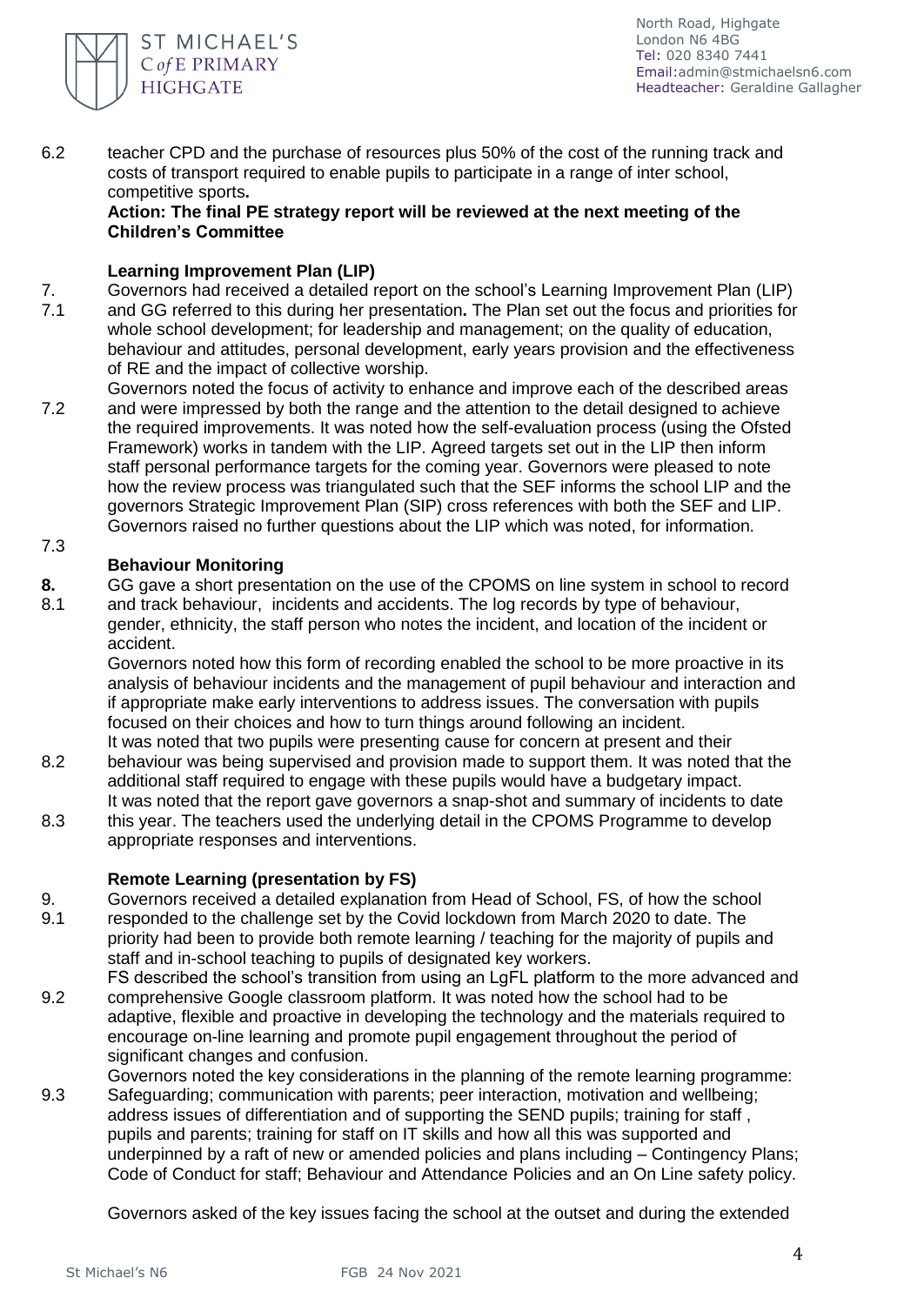

9.4 Lockdown and noted that pupils exhibited emotional issues, uncertainty and trust issues. On a positive note pupils developed their IT skills, gained a heightened sense of independence, develop more appreciation of the school and this has led to organisational improvements. Governors asked about the challenges still facing the pupils and note some needed reminding/support with routines and behaviours, Governors asked of the school's plan of action and noted this included: whole school CPD; pupil assessment and progress reviews; a focus on behaviour and resetting routines; an updated Contingency Plan and the new Outbreak Management Plan; quicker communications; remaining adaptive and flexible and ensuring that everyone remains safe.

Governors were pleased to be informed of the efforts being made to re-establish the school's routines and the focus on the pupils' welfare and education. It was acknowledged that the presentation had been brief and asked that the slides be posted on governorhub for further reading. Governors thanked FS for a clear presentation of the challenges and responses made by the school during the time of Covid and recognised that the school had a clear and demonstrable plan which had been well executed supporting both pupils and staff.

**Action: Remote Learning presentation slides to be posted on governorhub**

#### **Term Dates 2022 / 2023**

Governors noted that the school adopts the LBH recommended Term dates and uses the start and end of Term for the five staff INSET days. Governors were satisfied that the appropriate planning had gone into the development of the annual school calendar.

#### 10.1 **Action: The Term Dates 2022/23 were approved**

#### **Executive HT's Report**

GG reported:

• the school had 13 vacancies at present  $-8 \times Y4$  and  $5 \times Y5$ . This was consistent

**11.** 11.1

**10.**

9.5

- with a pattern across the Borough and wider across London with falling rolls reported as a growing issue in many schools. GG is due to take part in a LBH led "school place" meeting.
- Attendance at 95.6% is above the LBH average of 88% 91%, and very pleasing. 13 pupils' attendance is being monitored.
- Since September 2021 Covid- 36 pupils have tested positive and 2 staff; bubbles have been re-introduced as required.
- Arrangements for the Christmas Fair and Christmas lunch are proceeding.
- An issue has arisen with some parents use of WhatsApp which is contrary to the Homeschool Agreement and the Code of Conduct. This issue and an updated Policy will be reviewed at the next meeting of the Children's Committee.

#### **Policy:**

Accessibility Policy: Governors noted the updated version and raised no questions: **Approved** 

# 12*.*

12.1

#### 13. **Chair's Items**

13.1 CB confirmed there were no additional items to discuss that had not already been covered in the course of the Agenda.

#### **14**. **Governor visits, training**